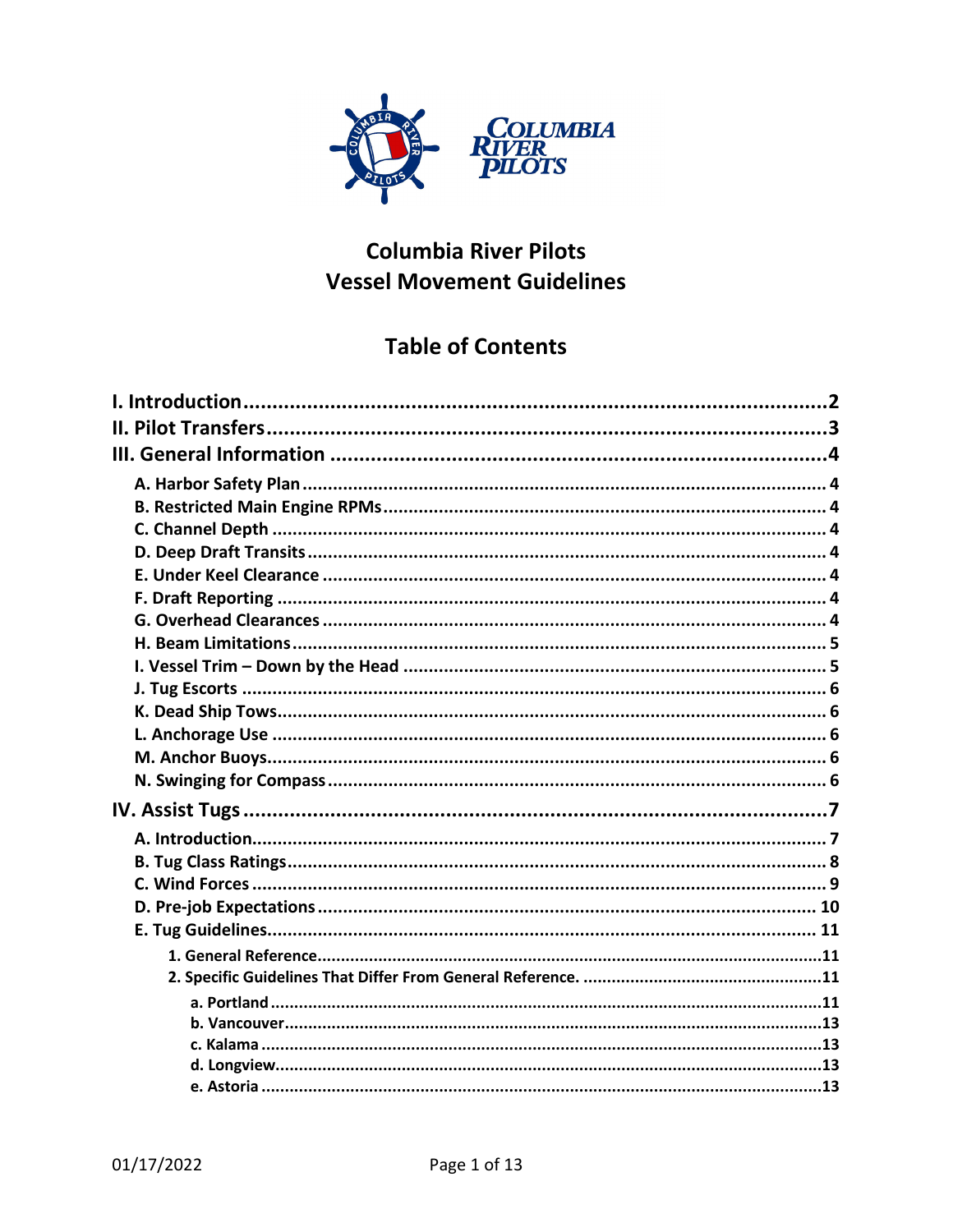# **Columbia River Pilots Vessel Movement Guidelines**

# **I. Introduction**

<span id="page-1-0"></span>These guidelines are offered to vessel owners, operators and agents to assist in planning vessel movements on the Columbia and Willamette River Pilotage Ground. These are general guidelines, advisory in nature only and are not intended to supersede or limit in any way the authority or judgment of any individual pilot. Every specific situation is unique with regard to the type and class of vessel, its operating condition and crew, the existing weather, river currents and numerous other variable conditions. All final decisions remain within the discretion and authority of the pilot(s) dispatched to the job.

# **IMPORTANT: READ CAREFULLY**

These guidelines are intended for planning purposes only. They have been developed to assist dispatchers and vessel owners, operators and agents in planning vessel movements. These guidelines are not intended, nor should they be construed, as a representation of minimum or maximum requirements or a warranty that, if the recommendations outlined in the guidelines are met, an operation can be successfully performed. IN ANY EVENT, NO REPRESENTATION OR WARRANTIES OF ANY SORT ARE MADE OR INTENDED BY THE COLUMBIA RIVER PILOTS OR ANY OF ITS MEMBER PILOTS BY THESE GUIDELINES. In each instance, the individual pilot who is assigned to the vessel will determine whether the planned operation can be successfully completed with the resources allocated, and in every case the pilot is free to exercise his or her authority to proceed with fewer resources, or request more resources, than indicated in these guidelines.

Please note that actual conditions may preclude the performance of the movement as originally planned. For this reason, it is the vessel agent's responsibility to contact the pilots' office to determine in advance whether, in the assigned pilot's opinion, the resources initially allocated will be satisfactory. Agents should also to be prepared to assist the assigned pilot with additional resources if needed. Each vessel has its own peculiar handling characteristics. Some vessels, because of handling limitations, will need additional tugs or other resources, and in some instances, cannot be moved under all conditions or at certain times. The vessel agent should provide complete details of any known vessel handling characteristics in order to assist both in planning and the performance of actual piloting operations.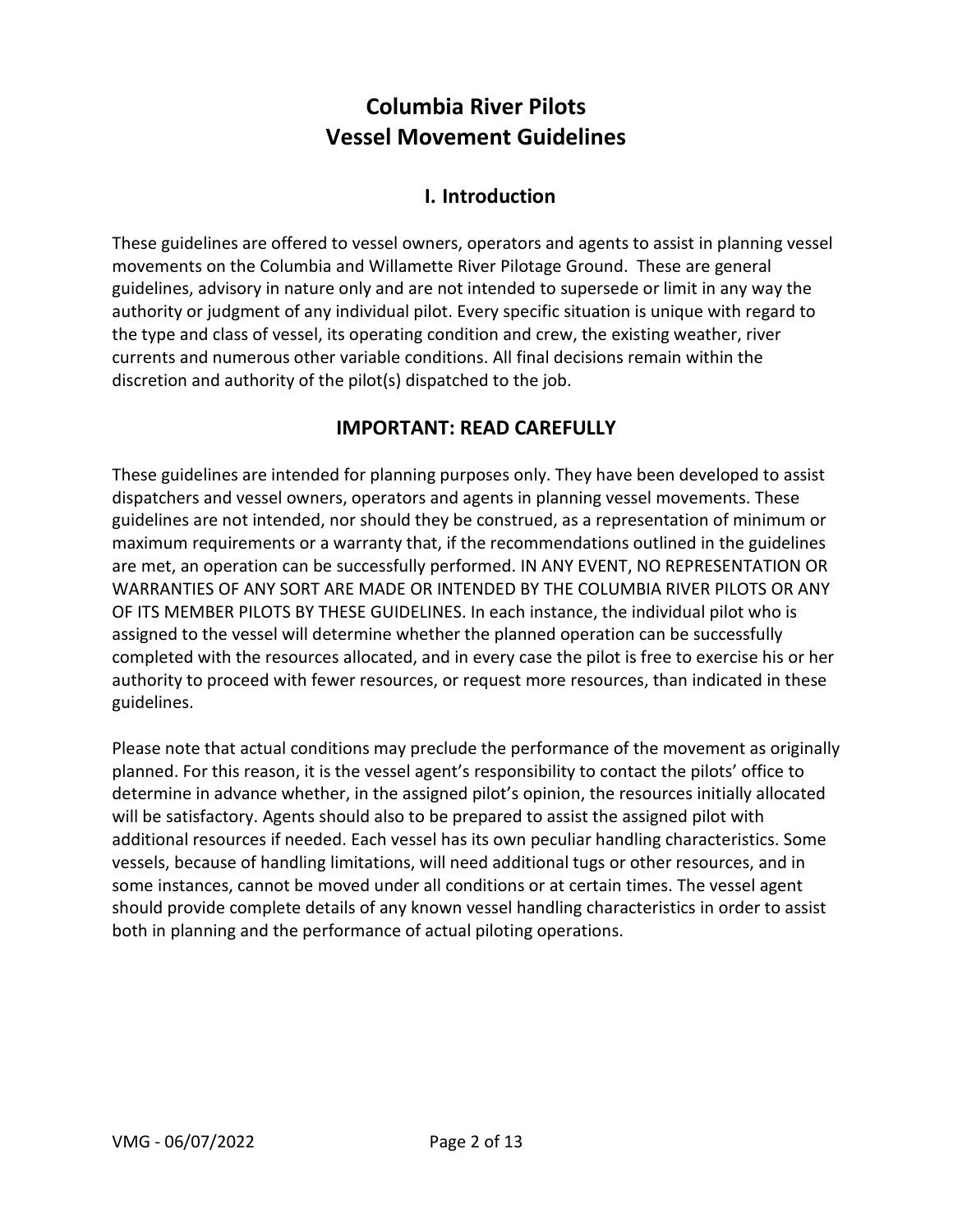# **II. Pilot Transfers**

# <span id="page-2-0"></span>**STATIONARY**

- Ensure that there is a safe means of access between the vessel and terminal with access to a secure ladder in all cases, free of tripping hazards.
- Establish that an officer, with direct communication to the bridge, is present at the ladder or point of access to the ship's deck during pilot transfer.
- Establish that the ladder or point of access to the ship's deck is secure.
- Ensure that the area is suitably lit before undertaking a nighttime embarkation or disembarkation.
- Have "man-overboard" recovery equipment available and ready for use on the vessel. The recovery system must include the ability to retrieve a pilot without the pilot's assistance.

# **UNDERWAY**

- The pilot boat must have adequate deck spacing with the house, free of tripping hazards, and have handrails available on the house.
- The pilot boat must be able to perform transfers at the safe speed of the piloted vessel. Speeds of 8 knots through the water, or greater, can be expected.
- Establish that an officer, with direct communication to the bridge, is present at the ladder or point of access to the ship's deck during pilot transfer.
- Establish that the ladder or point of access to the ship's deck is secure.
- Ensure that the area is suitably lit before undertaking a nighttime embarkation or disembarkation.
- Ensure that pilot boat personnel are using safety harnesses while on deck during pilot transfers.
- Have "man-overboard" recovery equipment available and ready for use on the pilot boat. The recovery system must include the ability to retrieve a pilot without the pilot's assistance.

#### **RELIEF PILOTS**

- Oregon fatigue management regulations (OAR 856-010-0029(1)(a)) limit the number of continuous hours on duty that a pilot may work. Piloting of vessels on the Columbia and Willamette River Pilotage Ground is subject to guidelines adopted by COLRIP to comply with the regulations.
- To minimize additional costs associated with fatigue management, we encourage vessels to arrive on a flood tide when possible, and their agents to promptly notify COLRIP dispatch of any condition or event that may affect vessel schedule.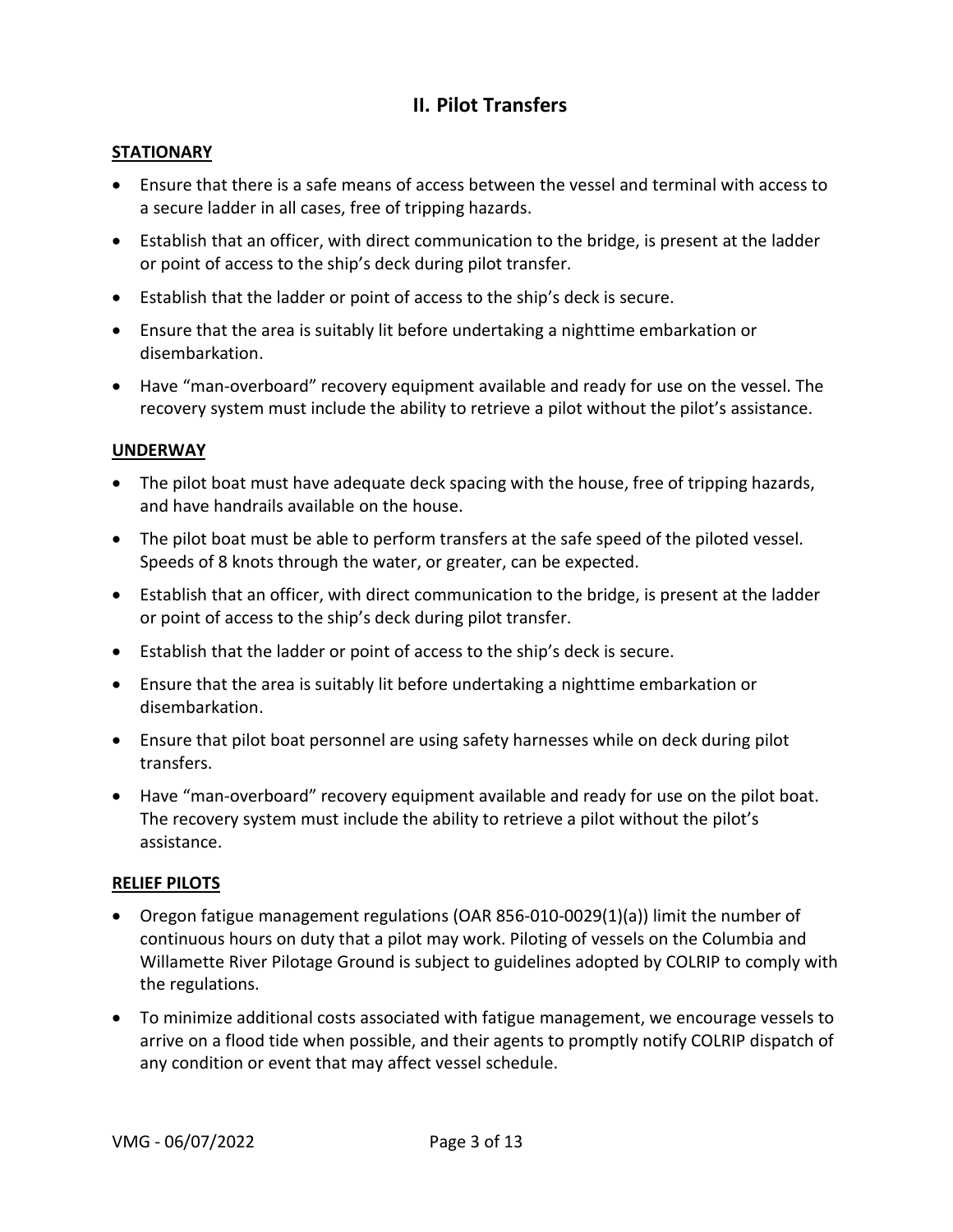# **III. General Information**

<span id="page-3-1"></span><span id="page-3-0"></span>**A. Harbor Safety Plan:** The Lower Columbia Region has a Harbor Safety Plan (HSP) in effect. COLRIP encourages all vessels to be familiar with the HSP and to plan all transits consistent with its terms, as applicable. The Lower Columbia Region HSP can be accessed at: [www.lcrhsc.org](http://www.lcrhsc.org/)

<span id="page-3-2"></span>**B. Restricted Main Engine RPMs:** The vessel agent must notify the pilots' office of any condition that would restrict use of the vessel's main engine. This includes, for example, work done on the main engine that would require break-in time upon sailing, a governor that restricts engine RPMs, or any condition that may require COLRIP dispatch to adjust transit time.

<span id="page-3-3"></span>**C. Channel Depth:** Except as limited by localized, temporary shoaling, the Columbia River channel is currently maintained to a depth of 43 feet and a width of 600 feet. The Willamette River channel is 43 feet deep up to approximately river mile 2, upriver from that point the controlling depth is 40 feet. Vessels may be subject to substantial delays while awaiting the proper tide and river levels to be present during the transit and arrival at the bar. Although many berths also maintain a 43 foot depth, others do not and may have considerably less water approaching or alongside their docks. Prior to their port call, all vessels must verify via their agent that adequate depths exist at those berths.

<span id="page-3-4"></span>**D. Deep Draft Transits:** As indicated in US Coast Pilot Volume 10, Chapter 5, paragraph 105 (2nd Edition 2021), vessels with a fresh water draft of less than 36 feet are generally able to transit the river at any time. In order to take advantage of tidal conditions, inbound vessels >600 feet LOA with drafts of 36 feet or greater and <600 feet LOA with drafts 80% of maximum or greater are usually required by COLRIP to arrive at Astoria 2 hours before high water, Astoria (Tongue Pt. Station). During minus tides, one-foot of draft correction will be added to the vessel's draft for every one foot of minus tide. For example, a 35-foot draft during a one-foot minus tide will be treated as a 36-foot draft. Depending on river conditions, outbound vessels with drafts greater than 38 feet may have sailing times adjusted by COLRIP to ensure adequate under keel clearance.

<span id="page-3-5"></span>**E. Under Keel Clearance:** All vessel movements will be planned based on predicted river levels to maintain a static under keel clearance (UKC) that is no less than two feet. Actual UKC may vary depending on the accuracy of the river level predictions and channel depth charting. COLRIP cannot and does not guarantee the accuracy of river level predictions or channel depth information provided by outside agencies.

<span id="page-3-6"></span>**F. Draft Reporting:** COLRIP requires all vessel drafts to be reported in fresh water.

<span id="page-3-7"></span>**G. Overhead Clearances:** On the Columbia River (above mile 23) a datum is used called the Columbia River Datum (CRD). It is a non-tidal datum due to the effect of being in a river and seasonal strong river flows masking tidal influences. At 0' (zero) CRD limiting air draft on the Columbia River is 196.7 feet (59.95 meters) at the Longview Bridge and limiting air draft on the Willamette River is 175 feet (53.33 meters) at the Fremont Bridge in Portland.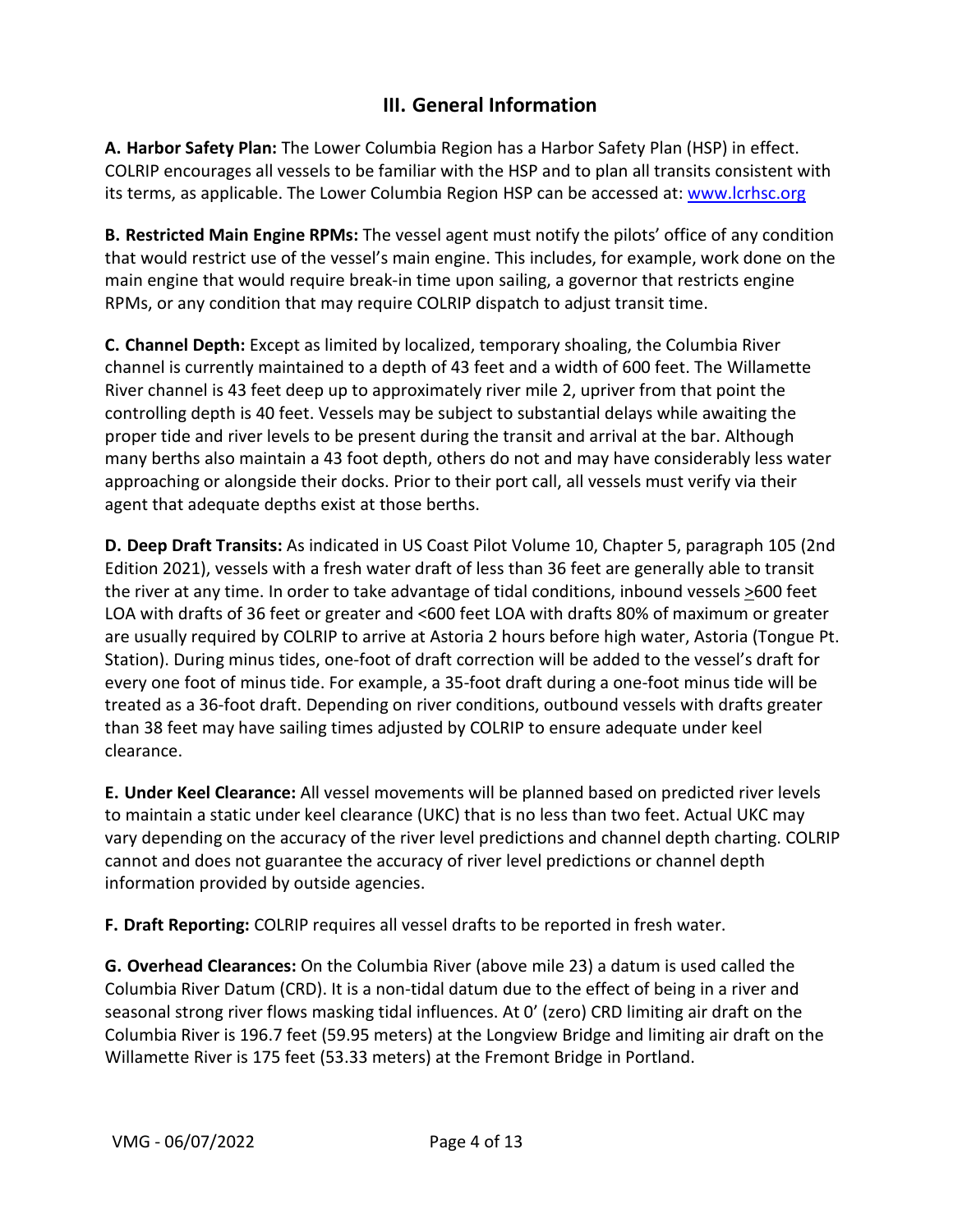As the Longview Bridge is the limiting obstacle for nearly all traffic on the river system the following clearances are applicable for this bridge:

196.7 feet for a 120-foot width 196.2 feet for a 200-foot width 195.0 feet for a 300-foot width

To each of these clearances the river gauge must be applied. For example, assume the river gauge height at the Longview Bridge is +5.3 feet so the clearance under the bridge for the 300 foot path is 189.7 feet (195 – 5.3 = 189.7).

River gauge predictions are obtained from the commonly used "Loadmax" program, which predicts the water level above or below CRD starting about ten days in advance. The predictions take into account tidal influences, discharge from upriver dams, tributary outflows, precipitation, as well as seasonal differences. Loadmax becomes more accurate as the prediction time decreases (i.e. It is more accurate looking at two days out versus ten days out). Loadmax is very good at predicting accurate water levels however, it is not always correct. Additionally, and especially true during high flows, the river level is higher in the middle than it is on the edge of the river where the sensor is located. Therefore, the following air draft safety parameters (which shall be based on static data) will be applied to all vessels:

- 1. 195 feet will be the baseline air draft clearance allowing for a 300-foot-wide transit lane.
- 2. Clearances greater than 10' based on Loadmax prediction will have no restrictions.
- 3. Clearances less than 10' will require a professional surveyor to validate air draft.
- 4. Once a specific ship is validated a surveyor is no longer required for subsequent transits.
- 5. 5' of clearance is the minimum (even with a surveyor). Any clearance less than 5' the transit is not guaranteed & will be on a case-by-case basis.

A note about the surveyor: The surveyor boards with the pilot in Astoria and places a GPS unit capable of extreme accuracy at the high point of the vessel and, as the approach to the bridge is made, calculates the clearance in real time. Ultimately, the surveyor is validating the vessel's published keel to mast height.

<span id="page-4-0"></span>**H. Beam Limitations:** There are no restrictions limiting the length or beam of vessels transiting the Columbia or Willamette Rivers; however, certain slips, finger piers and face berths may not be able to accommodate some ships. Check with those facilities you intend to visit prior to your port call.

<span id="page-4-1"></span>**I. Vessel Trim – Down by the Head:** Because of poor handling characteristics, COLRIP strongly discourages vessels from transiting in a condition where the forward draft exceeds the aft draft (down by the head). At the time an order is placed for a pilot, vessels intending to transit down by the head are required to report this condition to COLRIP so that appropriate preparations can be made.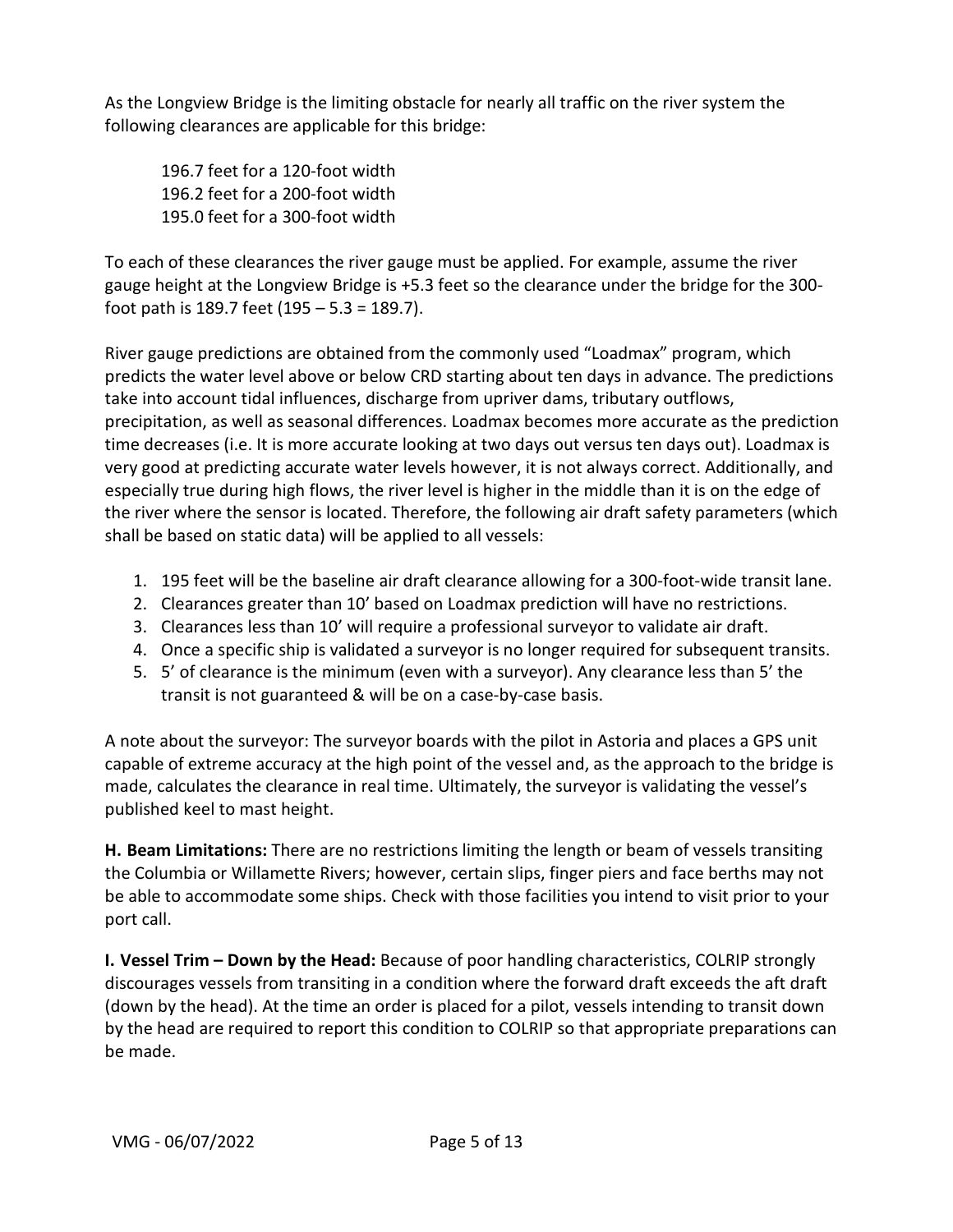<span id="page-5-0"></span>**J. Tug Escorts:** When an escort is required, an escort plan will be created on a case by case basis, with such plans including, at a minimum:

 Number and class of tugs required The tugs' usage during operations The estimated speed of escort transit Whether escort transit is daylight only

Unless directed otherwise by COLRIP, tugboats dispatched for escort duty shall be able to effectively execute "tethered indirect" and/or "tethered direct" operations (i.e. tractor tugs only). Tugboat operators dispatched for escorts are expected to have baseline proficiency in escort duty relevant to the capabilities of the tugboat.

<span id="page-5-1"></span>**K. Dead Ship Tows:** The USCG Sector Columbia River has a Dead Ship Tow Policy in effect. All vessels over 150 feet LOA (except barges) are required to submit a Dead Ship Tow Plan to the USCG at least 72 hours in advance of scheduled movement.

<span id="page-5-2"></span>**L. Anchorage Use:** Vessels must coordinate their anchorage needs with the Columbia River Pilots' dispatcher prior to their arrival. Columbia River Anchorage Guidelines can be accessed at the Lower Columbia Region HSP: [www.lcrhsc.org](http://www.lcrhsc.org/)

<span id="page-5-3"></span>**M. Anchor Buoys:** There are currently three anchor buoys in the upper Vancouver anchorage, one in the lower Vancouver anchorage, one in the Kalama anchorage, one in the Prescott anchorage, and two in the Rainier anchorage. Contact the Columbia River Pilots' dispatcher for scheduling of all buoys and anchorage availability.

<span id="page-5-4"></span>**N. Swinging for Compass:** Swinging for compass will occur during daylight hours only. The Set Job departure time is to occur between sunrise and two hours prior to sunset.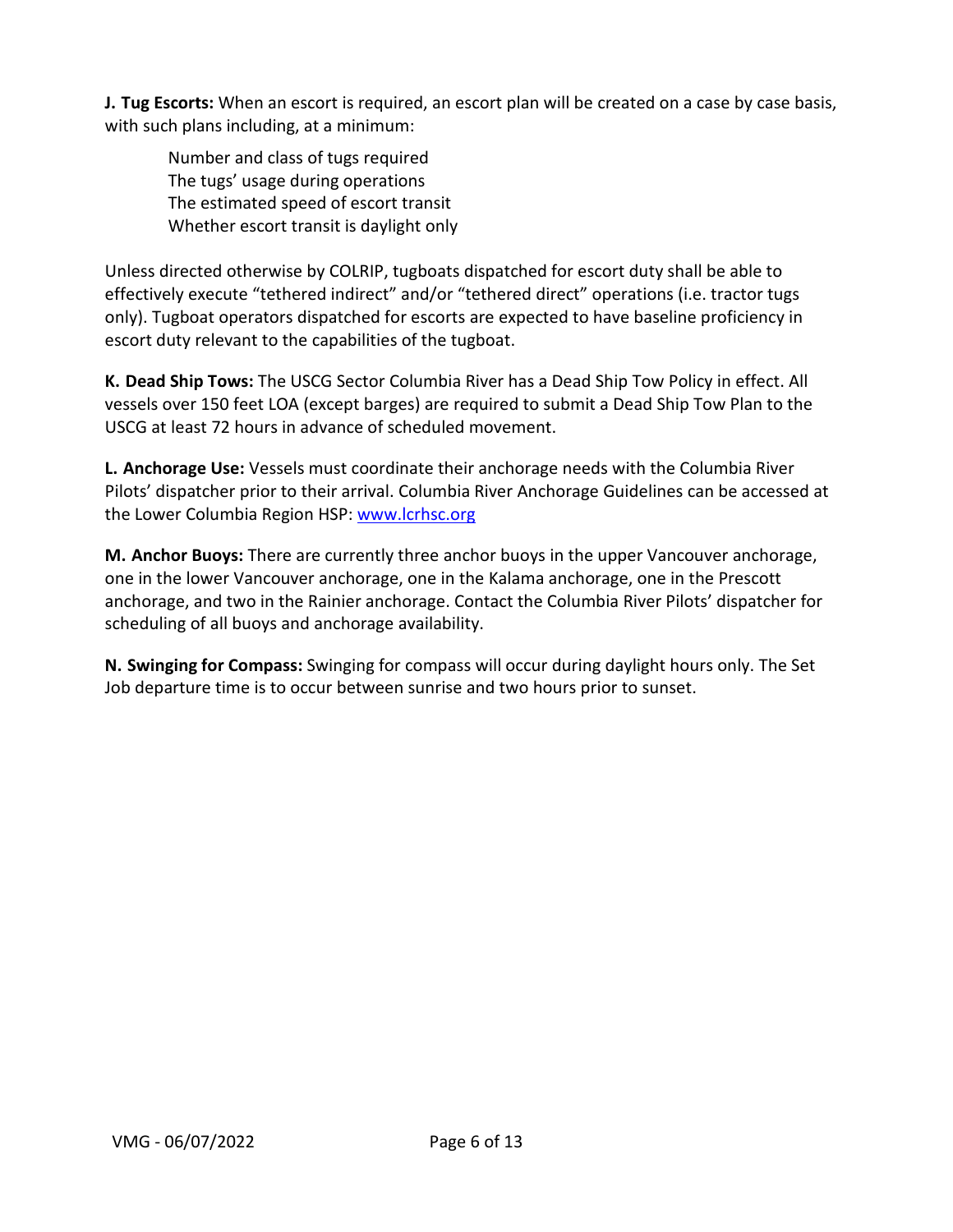# **IV. Assist Tugs**

# <span id="page-6-1"></span><span id="page-6-0"></span>**A. Introduction**

- The term "4% Bow Thruster" shall refer to bow thrusters with documented and 100% available metric horsepower (1.36 HP/KW) greater than or equal to 4% of the vessel's Summer DWT. A 4% Bow Thruster can substitute for the smallest tug within the Tug Guidelines.
- Tugs within a class are not necessarily the same and, occasionally, specific tugs may be requested due to their particular design, type of propulsion, deck machinery or number of propellers. Bow and stern thrusters should be considered an aid and do not necessarily replace a tug whether it is due to lack of horsepower or other inherent limitations.
- Tugs are listed in classes according to "bollard pull," as certified by the American Bureau of Shipping (ABS) or other acceptable independent authority. Bollard pull is used rather than horsepower because it is the only meaningful way to rate a tug's efficiency. Additionally, the tug's design type, such as a tractor, twin screw or single screw, and the addition of kort nozzles and flanking rudders, has a definite effect on the utility and efficiency of a particular tug. Use of any tug that has not been certified by an acceptable independent authority must be cleared in advance by the assigned pilot or operations pilot.
- The bollard pull capabilities of named tugs stated elsewhere in these guidelines is information that has been provided by third parties. It has not been separately confirmed by the Columbia River Pilots, which cannot and does not guarantee the accuracy of information provided by others. By restating the bollard pull information provided by others the Columbia River Pilots does not accept responsibility for its accuracy. Anyone needing confirmation of bollard pull capabilities for specific tugs must contact the tug owners or operators directly.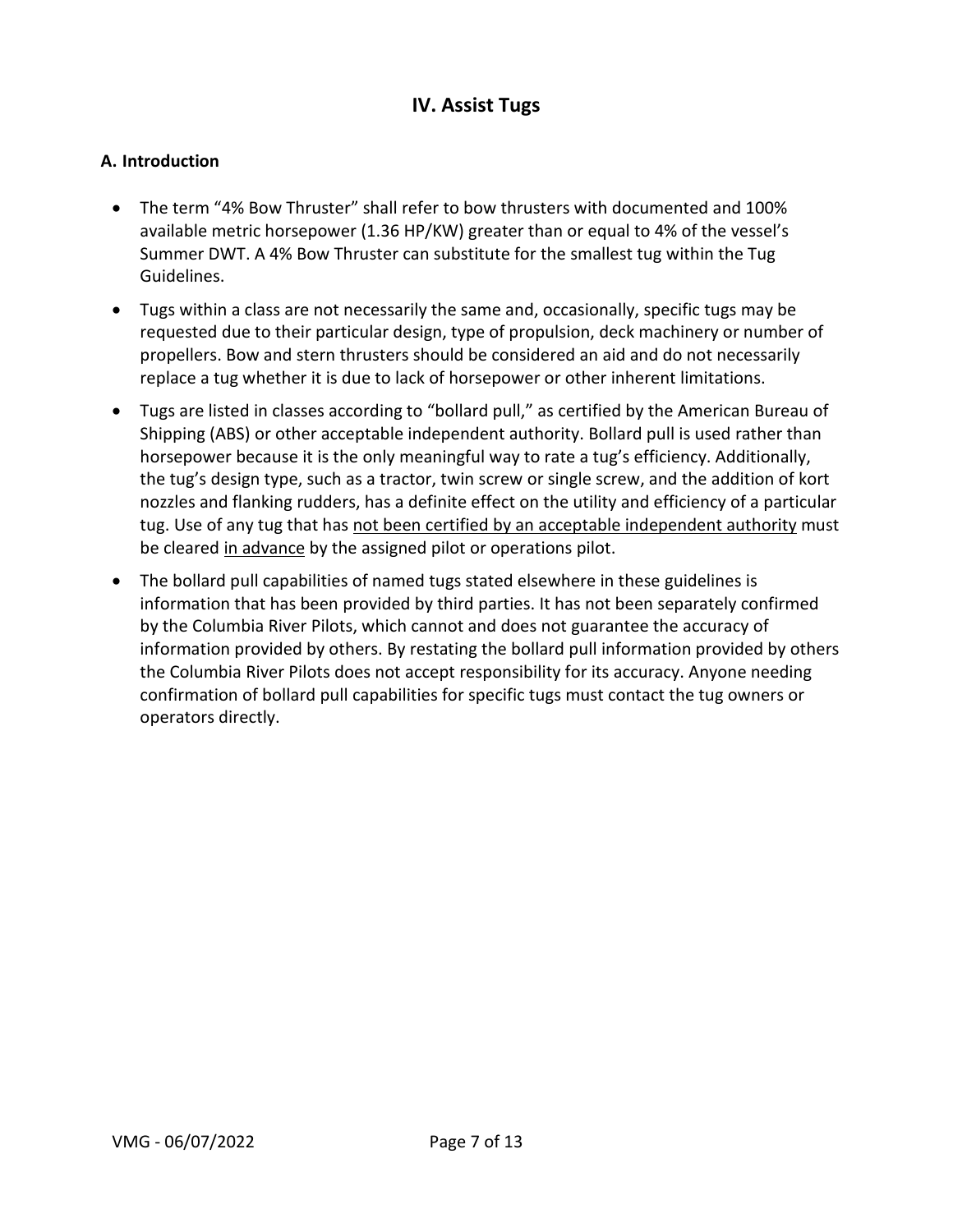# <span id="page-7-0"></span>**B. Tug Class Ratings**

|                      | Minimum Bollard Pull (in pounds/short tons) |               |  |  |  |
|----------------------|---------------------------------------------|---------------|--|--|--|
| <b>Class</b>         | Ahead                                       | Astern        |  |  |  |
| $\overline{A^{Max}}$ | 160,000/80.0t                               | 144,000/72.0t |  |  |  |
| $A+$                 | 110,000/55.0t                               | 100,000/50.0t |  |  |  |
| A                    | 80,000/40.0t                                | 70,000/35.0t  |  |  |  |
| B or $B(+)$          | 60,000/30.0t                                | 45,000/22.5t  |  |  |  |
| $\mathsf{C}$         | 35,000/17.5t                                | 25,000/12.5t  |  |  |  |
| D                    | 20,000/10.0t                                | 10,000/5.0t   |  |  |  |

AMax, A+, A and B+ Class boats must be tractor tugs.

| <b>CLASS</b> | <b>TUG</b>         |  |
|--------------|--------------------|--|
| $A^{Max}$    | Samantha S         |  |
| $A+$         | Carolyn Dorothy    |  |
|              | Sarah Brusco       |  |
|              | Sommer S           |  |
| $\mathbf{A}$ | <b>Arthur Foss</b> |  |
|              | <b>Daniel Foss</b> |  |
|              | Deschutes          |  |
|              | Peter J Brix       |  |
|              | Portland           |  |
|              | Vancouver          |  |
|              | Willamette         |  |
| $B+$         | PJ Brix            |  |
|              | Washington         |  |
| $\mathbf B$  | Clearwater         |  |
|              | Columbia           |  |
| $\mathbf c$  | Betsy L            |  |
|              | Lassen             |  |
|              | Point Vicente      |  |
|              | Umatilla           |  |
|              |                    |  |

**D**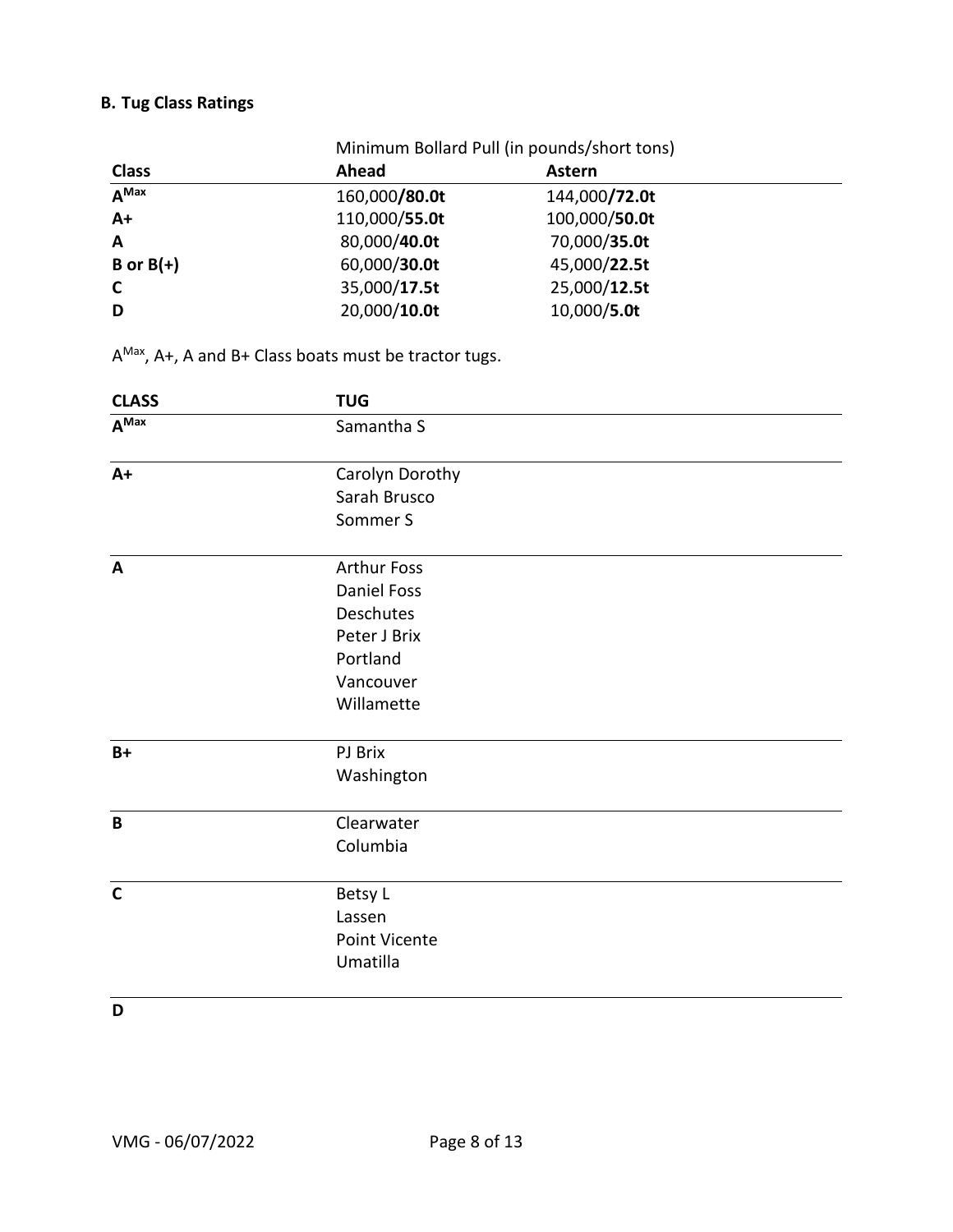# <span id="page-8-0"></span>**C. Wind Forces**

Wind speed and direction can have a dramatic effect on assist tug forces needed for vessel maneuvering. The tug guidelines in following sections assume light winds.

- 1. Decisions relating to vessel movements requiring more than 55 tons of force to hold the vessel against a wind from any direction will be made on a case-by-case basis by the pilot depending on direction and force of wind and the type and characteristic of the vessel.
- 2. Wind on the beam is one of the factors used in evaluating the counter force necessary for tugs and or thrusters on a particular transit. The formula below calculates the approximate static tons of beam wind exerted upon a vessel based on its sail area.

# **Agents and operators ordering pilots are encouraged to provide to the dispatcher the specific sail area of a vessel when ordering a pilot.**

*Static Metric Tons of Wind on the Beam = (V2/18) × Sail Area 1000* **Sail Area = Square meters determined by Length (m) × Height (m) (Height is freeboard plus highest container row)**

**V = Wind velocity in Meters Per Second (Knots of wind ÷ 1.944)**

**Tons of Force = Short Tons (Metric Tons × 1.102)**

| <b>Wind Speed</b> |     |     |                     |      |      |      |    |      |
|-------------------|-----|-----|---------------------|------|------|------|----|------|
| <b>Knots</b>      |     | 10  | 15                  | 20   | 25   | 30   | 35 | 40   |
| Meters/Sec        | 2.6 | 5.1 | $\cdot$ . $\cdot$ . | 10.3 | 12.9 | 15.4 | 18 | 20.6 |
| $V^2/18$          | 0.4 | 1.5 | 3.3                 | 5.9  | 9.2  | 13.2 | 18 | 23.6 |

 **Sail Area (m2**

**) TONS OF FORCE**

| $341$ and $111$ |                | ו טווט טו ויט ני |    |    |     |     |     |     |
|-----------------|----------------|------------------|----|----|-----|-----|-----|-----|
| 2000            | 1              | 3                | 7  | 13 | 20  | 29  | 40  | 52  |
| 3000            | 1              | 5                | 11 | 20 | 30  | 44  | 60  | 78  |
| 4000            | $\overline{2}$ | 7                | 15 | 26 | 41  | 58  | 79  | 104 |
| 5000            | $\overline{2}$ | 8                | 18 | 33 | 51  | 73  | 99  | 130 |
| 6000            | 3              | 10               | 22 | 39 | 61  | 87  | 119 | 156 |
| 7000            | 3              | 12               | 25 | 46 | 71  | 102 | 139 | 182 |
| 8000            | 4              | 13               | 29 | 52 | 81  | 116 | 159 | 208 |
| 9000            | 4              | 15               | 33 | 59 | 91  | 131 | 179 | 234 |
| 10000           | 4              | 17               | 36 | 65 | 101 | 145 | 198 | 260 |
| 11000           | 5              | 18               | 40 | 72 | 112 | 160 | 218 | 286 |
| 12000           | 5              | 20               | 44 | 78 | 122 | 175 | 238 | 312 |
| 13000           | 6              | 22               | 47 | 85 | 132 | 189 | 258 | 338 |
| 14000           | 6              | 23               | 51 | 91 | 142 | 204 | 278 | 364 |

DOCKING OR UNDOCKING TUG FORCE TONS SHOULD BE GREATER THAN OR EQUAL TO 1.5X THE WIND FORCE TONS.

VMG - 06/07/2022 Page 9 of 13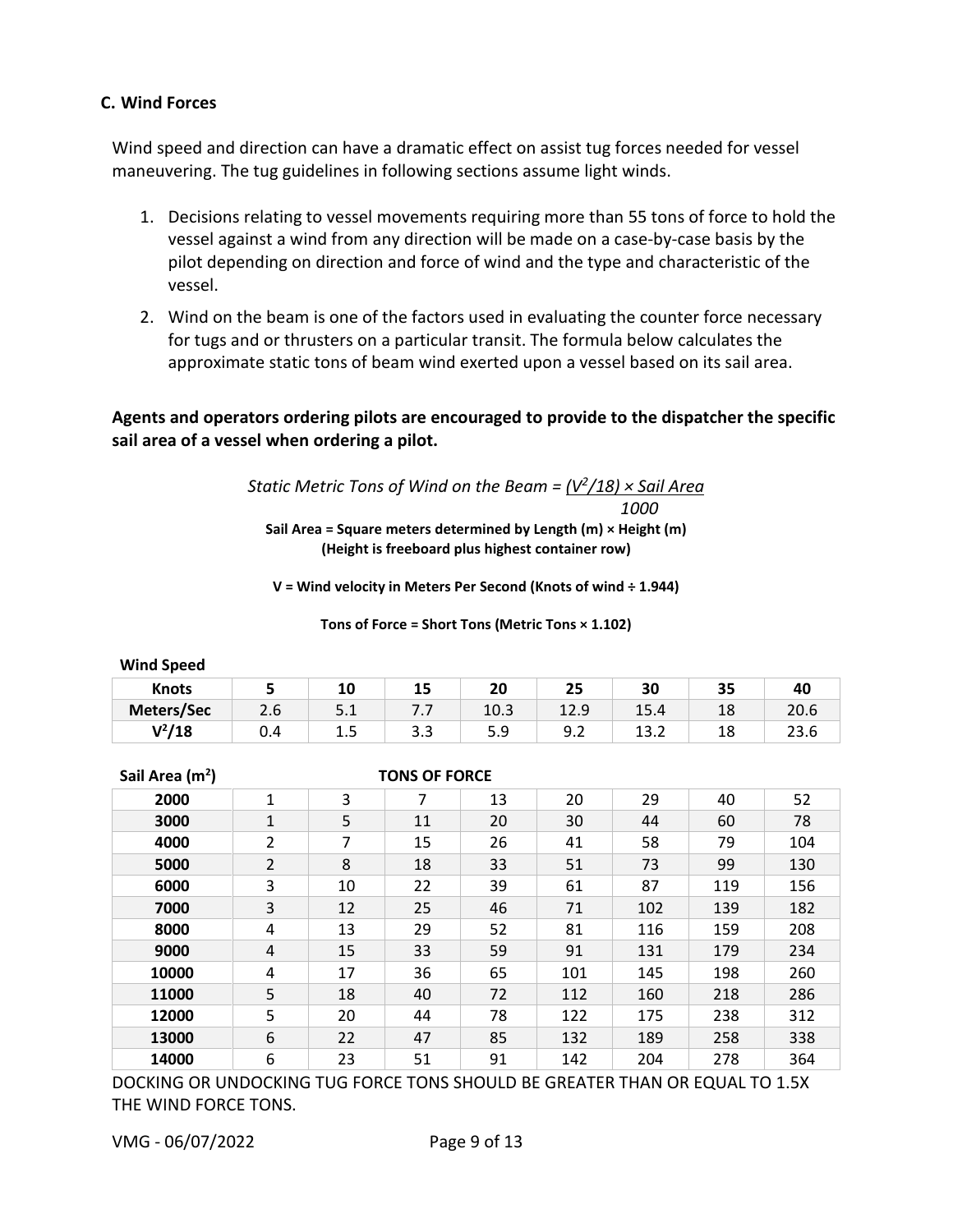# <span id="page-9-0"></span>**D. Pre-job Expectations**

COLRIP assumes that the hull plating, bitts, chocks, and all other equipment reasonably expected to withstand pressure during ship assistance by tugs will accommodate the full forces applied by tugs allocated under these guidelines. If the bitts, chocks, plating or any other equipment cannot withstand the maximum predicted forces, the vessel's master and agent are obligated to contact both COLRIP and the assigned tug company **BEFORE THE JOB COMMENCES** with the correct, safe working load (SWL) maximums.

Assist tug operators may sometimes be inclined to deliver less power than called for by a pilot out of concern over the SWL of a ship's bitts, chocks or other equipment. Failure of tug operators to respond fully to orders from the pilot can imperil the safety of a ship being assisted, nearby structures and persons who may be present. Any tug operator who has information regarding the SWL of ship's equipment that would cause the operator to refuse to deliver full tug power when ordered must notify the pilot of this concern **BEFORE THE JOB COMMENCES**.

A communication between the tug provider and the pilot assigned to the job is expected **BEFORE THE JOB COMMENCES**. The communication can be initiated by either party. If for any reason there has been no communication regarding the pilot's preferences for a particular job, these guidelines serve as the default recommendations, and the tug provider should only dispatch tugs that are consistent with these guidelines.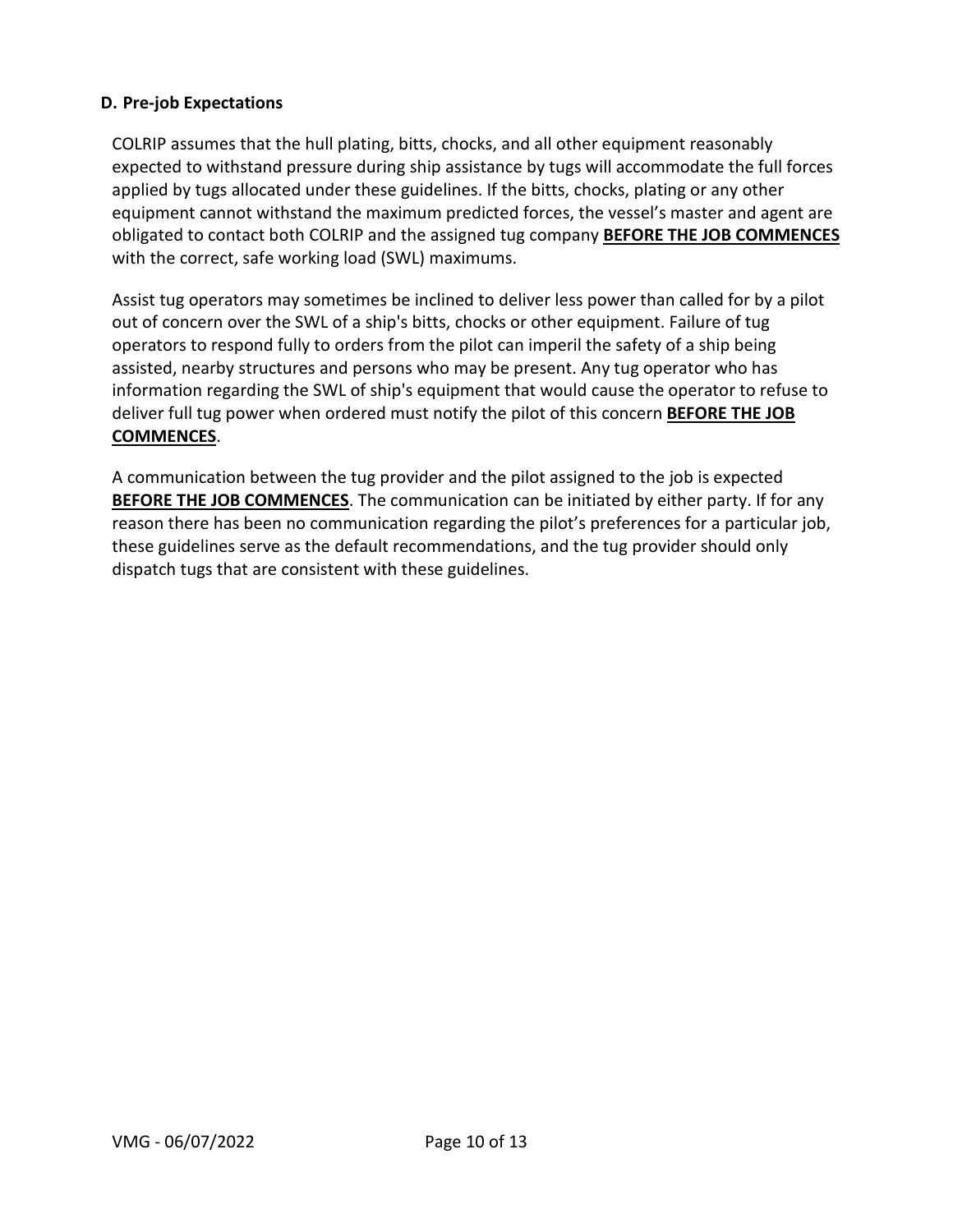# <span id="page-10-0"></span>**E. Tug Guidelines**

## <span id="page-10-1"></span>**1. General Reference**

These guidelines apply to all docks unless different specific guidelines are provided in section 2 below.

| Vessel LOA                     | Draft  | Arrival     | Departure   | Notes: |
|--------------------------------|--------|-------------|-------------|--------|
| >752'                          | $>30'$ | $B+$ , $B+$ | $B+$ , $B+$ |        |
|                                | $30'$  | $B+$ , $B$  | $B+$ , $B$  |        |
|                                |        |             |             |        |
| Panamax                        | >30'   | $B+$ , $B+$ | $B+$ , $B+$ |        |
| (approx 750' LOA by 106' Beam) | $30'$  | $B+$ , $C$  | $B+$ , $C$  |        |
|                                |        |             |             |        |
| Handymax                       | 230'   | $B+$ , $B$  | $B+$ , $B$  |        |
| (approx 623' LOA by 106' Beam) | $30'$  | B, C        | B, C        |        |
|                                |        |             |             |        |
| Handysize                      | 230'   | $B+$ , $C$  | C, C        |        |
| (approx 585' LOA by 90' Beam)  | $30'$  | C, C        | C, C        |        |

#### <span id="page-10-2"></span>**2. Specific Guidelines That Differ From General Reference.**

<span id="page-10-3"></span>Vessels requiring Class A+ tugs may substitute 1 Class A and 1 Class B for the Class A+ tug.

#### **a. Portland**

#### **LDC (O-Dock)**

| Vessel LOA | Draft | Arrival | Departure | Notes:                  |
|------------|-------|---------|-----------|-------------------------|
| Any        | Anv   | B+. B   | B+, B+    | No thruster substitute. |

#### **Swan Island: Dry Docks**

| Vessel LOA | Draft | Arrival/Departure    | Notes:                  |
|------------|-------|----------------------|-------------------------|
| >600'      | Any   | $B+(make up)$ , B, C | No thruster substitute. |
| $600'$     | Anv   | B+(make up), C       | No thruster substitute. |

# **Swan Island: General**

VESSELS GREATER THAN 800' LOA:

- MUST ARRIVE TO AN EMPTY BERTH, PRIOR TO INBOUND PILOT BOARDING.
- DOCKING OR UNDOCKING WITH WIND SPEED GREATER THAN 25 KNOTS SHOULD BE UNDERTAKEN ONLY IN EXTRAORDINARY CIRCUMSTANCES.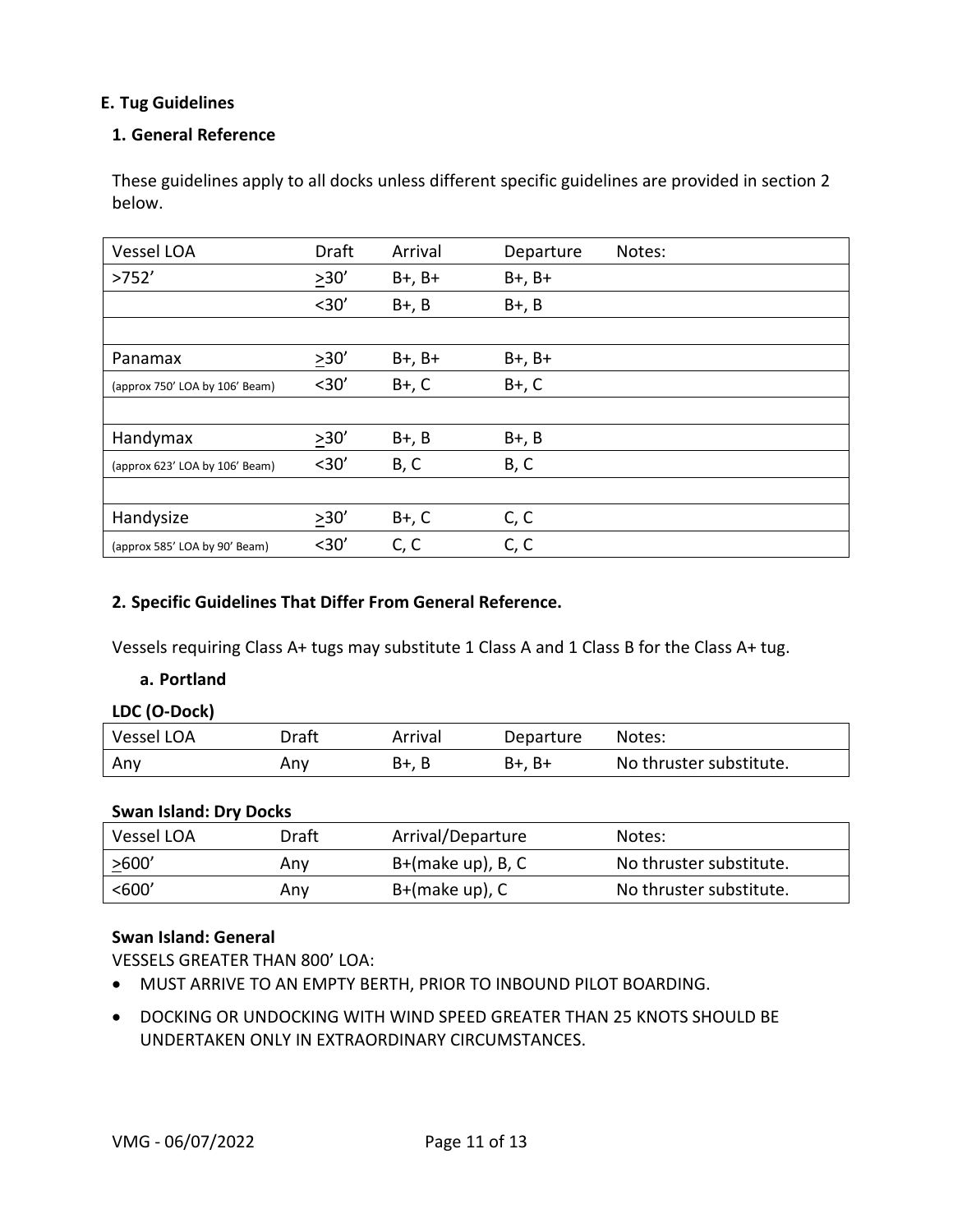# **Willbridge Terminal**

|             | Arrival/Departure Current Velocity (knots) |             |             |                    |  |  |
|-------------|--------------------------------------------|-------------|-------------|--------------------|--|--|
| Vessel LOA  | Draft                                      | $1.0$       | 1.1 < 1.5   | $1.6 < 2.0*$       |  |  |
| $\leq 601'$ | $38' - 40'$                                | $A. B+$     | A+, A+      | $A+$ , $A+$ , $A+$ |  |  |
| $\leq 601'$ | $30' - 37'$                                | A .B+       | A+, A       | A+, A+, A          |  |  |
| $\leq 601'$ | <30′                                       | $B+$ , $B+$ | $B+$ , $B+$ | A+. A              |  |  |

No thruster substitute.

A representative of the vessel should contact COLRIP's office at least 24 hours in advance of an arrival/departure for current river conditions. Based on the current station at the following location: WILLAMETTE—AT PORTLAND (PRTO3)

<https://www.nwrfc.noaa.gov/river/station/flowplot/flowplot.cgi?id=PRTO3>

# \*DOCKING OR UNDOCKING WITH CURRENT GREATER THAN 2.0 KNOTS SHOULD BE UNDERTAKEN ONLY IN EXTRAORDINARY CIRCUMSTANCES.

# **Terminal 4: B-411**

| Vessel LOA                                                             | Draft | Arrival                | Departure |  |  |
|------------------------------------------------------------------------|-------|------------------------|-----------|--|--|
| Any                                                                    | Any   | See General Reference. |           |  |  |
| No thruster substitute on denarture when only a how thruster available |       |                        |           |  |  |

<u>Thruster substitute on departure when only a bow thruster available.</u>

# **Terminal 6: B-605 to B-603**

| Vessel LOA      | <b>Draft</b> | Arrival           | Departure         | Notes:                                                            |
|-----------------|--------------|-------------------|-------------------|-------------------------------------------------------------------|
| $1001' - 1200'$ | Any          | $A+$ , $A+$ , $A$ | $A+$ , $A+$ , $A$ | May create one-way traffic<br>in certain areas during<br>transit. |
| $901' - 1000'$  | Any          | $A+$ , $A+$       | $A+$ , $A+$       | May create one-way traffic<br>in certain areas during<br>transit. |
| $801' - 900'$   | Any          | A, A              | A, A              |                                                                   |

No thruster substitute.

# VESSELS GREATER THAN 800' LOA:

- MUST ARRIVE TO AN EMPTY BERTH, PRIOR TO INBOUND PILOT BOARDING.
- DOCKING OR UNDOCKING WITH WIND SPEED GREATER THAN 25 KNOTS SHOULD BE UNDERTAKEN ONLY IN EXTRAORDINARY CIRCUMSTANCES.

# **Terminal 6: B-601** (2 tugs + line boat on arrival, 2 tugs on departure)

| Vessel LOA | Draft | Arrival  | Departure | Notes:                  |
|------------|-------|----------|-----------|-------------------------|
| Anv        | Any   | B<br>B+. | B+        | No thruster substitute. |